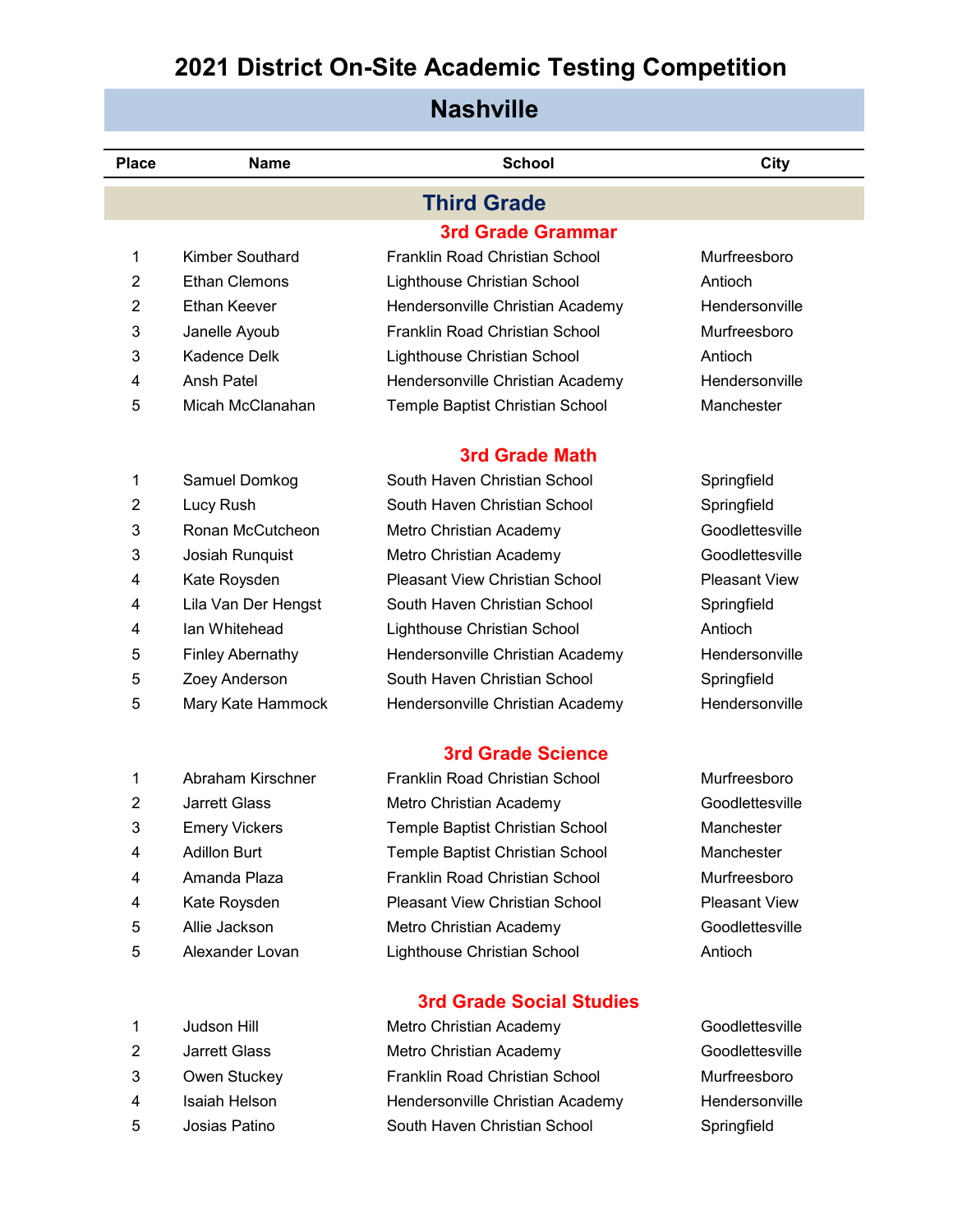| <b>Nashville</b> |                          |                                         |                      |  |  |
|------------------|--------------------------|-----------------------------------------|----------------------|--|--|
| <b>Place</b>     | Name                     | <b>School</b>                           | City                 |  |  |
|                  |                          | <b>Third Grade (continued)</b>          |                      |  |  |
|                  |                          | 3rd Grade Old Testament Bible Knowledge |                      |  |  |
| 1                | Heidi Henderson          | Franklin Road Christian School          | Murfreesboro         |  |  |
| 2                | Lily Knapke              | Franklin Road Christian School          | Murfreesboro         |  |  |
| $\overline{2}$   | Boyce Zimmerman          | South Haven Christian School            | Springfield          |  |  |
| 3                | <b>Jarrett Glass</b>     | Metro Christian Academy                 | Goodlettesville      |  |  |
| 4                | <b>Ethan Clemons</b>     | Lighthouse Christian School             | Antioch              |  |  |
| 5                | <b>Adillon Burt</b>      | Temple Baptist Christian School         | Manchester           |  |  |
|                  |                          | 3rd Grade New Testament Bible Knowledge |                      |  |  |
| 1                | <b>Ethan Clemons</b>     | Lighthouse Christian School             | Antioch              |  |  |
| 1                | Marcus Fuqua             | Franklin Road Christian School          | Murfreesboro         |  |  |
| 1                | <b>Emery Vickers</b>     | Temple Baptist Christian School         | Manchester           |  |  |
| 2                | Hadassah Zagone          | Temple Baptist Christian School         | Manchester           |  |  |
| 3                | Kate Roysden             | <b>Pleasant View Christian School</b>   | <b>Pleasant View</b> |  |  |
| 4                | Alexander Gierucki       | Franklin Road Christian School          | Murfreesboro         |  |  |
| 5                | Loretta Candelario       | Temple Baptist Christian School         | Manchester           |  |  |
|                  |                          | <b>3rd Grade Creative Writing</b>       |                      |  |  |
| 1                | <b>Ethan Keever</b>      | Hendersonville Christian Academy        | Hendersonville       |  |  |
| 2                | Patton Bryant            | Franklin Road Christian School          | Murfreesboro         |  |  |
| 3                | Ronan McCutcheon         | Metro Christian Academy                 | Goodlettesville      |  |  |
| 4                | <b>Emery Vickers</b>     | Temple Baptist Christian School         | Manchester           |  |  |
| 5                | Hannah Dodd              | Lighthouse Christian School             | Antioch              |  |  |
|                  |                          |                                         |                      |  |  |
|                  |                          | <b>Fourth Grade</b>                     |                      |  |  |
|                  | <b>4th Grade Grammar</b> |                                         |                      |  |  |

- 
- 
- 
- 
- 
- 
- 1 John Mark Hammock Hendersonville Christian Academy Hendersonville 2 Eden Dunnivant South Haven Christian School Springfield Veronica Anton Lighthouse Christian School Antioch 3 Kailyn Snyder **Hendersonville Christian Academy** Hendersonville Celeste Foster South Haven Christian School Springfield 4 Mallory Komisky **Franklin Road Christian School** Murfreesboro Christine Han Lighthouse Christian School Antioch
	-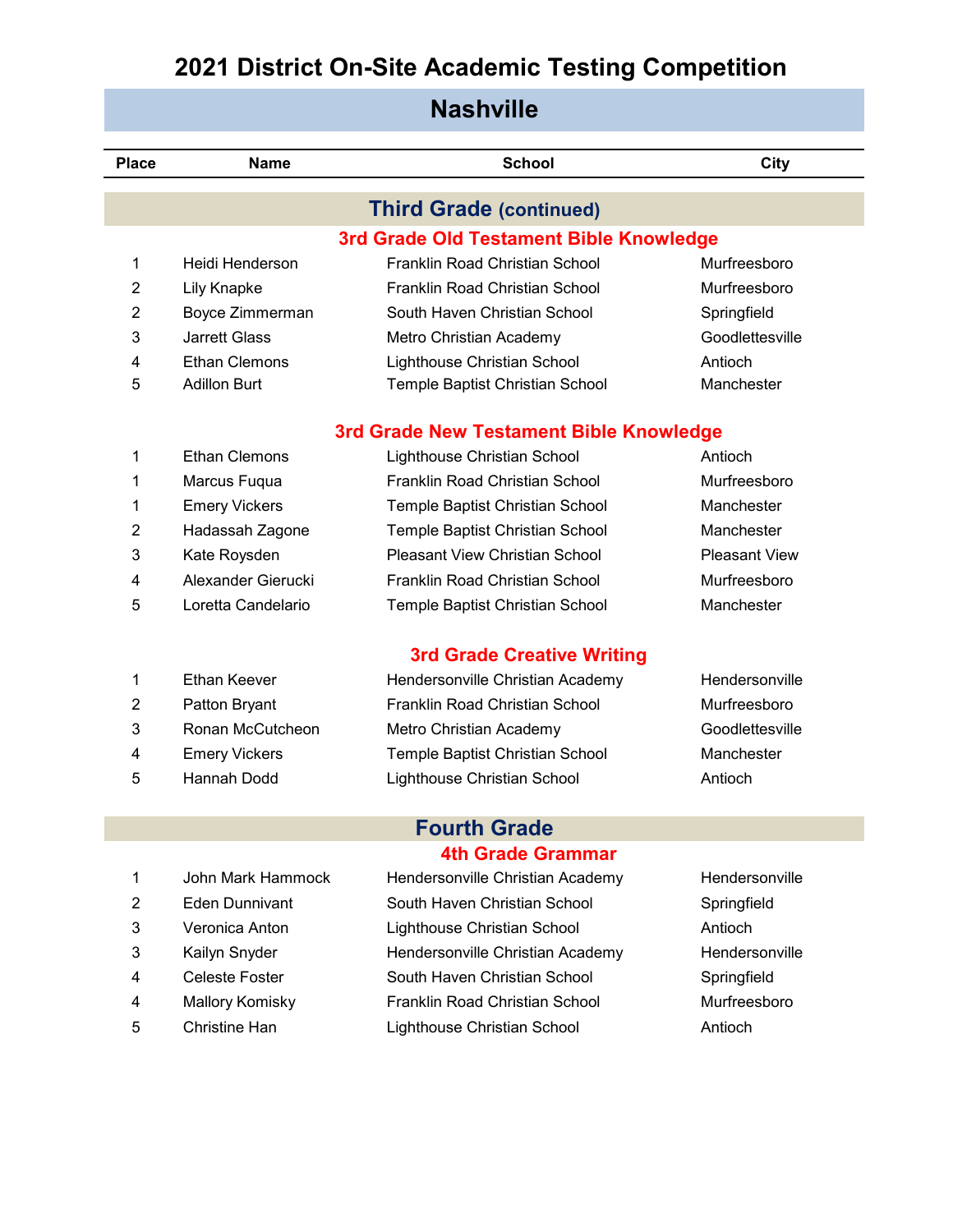| <b>Nashville</b> |                                |                                                                          |                                    |  |
|------------------|--------------------------------|--------------------------------------------------------------------------|------------------------------------|--|
| <b>Place</b>     | <b>Name</b>                    | <b>School</b>                                                            | <b>City</b>                        |  |
|                  |                                | <b>Fourth Grade (continued)</b>                                          |                                    |  |
|                  |                                | <b>4th Grade Math</b>                                                    |                                    |  |
| 1                | John Mark Hammock              | Hendersonville Christian Academy                                         | Hendersonville                     |  |
| $\overline{2}$   | Gibson Worden                  | Franklin Road Christian School                                           | Murfreesboro                       |  |
| 3                | Caleb Hewitt                   | Lighthouse Christian School                                              | Antioch                            |  |
| 4                | Victoria Lim                   | South Haven Christian School                                             | Springfield                        |  |
| 4                | Jesse Holbrook                 | United Christian Academy                                                 | <b>Dickson</b>                     |  |
| 4                | <b>Mallory Komisky</b>         | Franklin Road Christian School                                           | Murfreesboro                       |  |
| 5                | Jackson King                   | Metro Christian Academy                                                  | Goodlettsville                     |  |
| 5                | <b>Eden Dunnivant</b>          | South Haven Christian School                                             | Springfield                        |  |
| 5                | <b>Rowdy Gaines</b>            | Hendersonville Christian Academy                                         | Hendersonville                     |  |
|                  |                                | <b>4th Grade Science</b>                                                 |                                    |  |
| 1                | <b>Grace Butler</b>            | Hendersonville Christian Academy                                         | Hendersonville                     |  |
| $\overline{2}$   | Abigail Seydler                | Franklin Road Christian School                                           | Murfreesboro                       |  |
| 3                | <b>Braydan Clark</b>           | Hendersonville Christian Academy                                         | Hendersonville                     |  |
| 3                | <b>Gabriel Menne</b>           | Franklin Road Christian School                                           | Murfreesboro                       |  |
| 4                | <b>Emily Tobin</b>             | South Haven Christian School                                             | Springfield                        |  |
| 4<br>5           | Hannah Womack<br>Sakura Miller | <b>Pleasant View Christian School</b><br>Temple Baptist Christian School | <b>Pleasant View</b><br>Manchester |  |
|                  |                                |                                                                          |                                    |  |
|                  |                                | <b>4th Grade Social Studies</b>                                          |                                    |  |
| 1                | John Mark Hammock              | Hendersonville Christian Academy                                         | Hendersonville                     |  |
| 2                | <b>Erin Barry</b>              | Franklin Road Christian School                                           | Murfreesboro                       |  |
| 3                | Braydan Clark                  | Hendersonville Christian Academy                                         | Hendersonville                     |  |
| 4                | <b>Emily Tobin</b>             | South Haven Christian School                                             | Springfield                        |  |
| 5                | Alaya Chavez                   | Franklin Road Christian School                                           | Murfreesboro                       |  |
| 5                | <b>Christine Han</b>           | Lighthouse Christian School                                              | Antioch                            |  |
| 5                | Jesse Holbrook                 | United Christian Academy                                                 | Dickson                            |  |
|                  |                                | 4th Grade Old Testament Bible Knowledge                                  |                                    |  |
| 1                | <b>Erin Barry</b>              | <b>Franklin Road Christian School</b>                                    | Murfreesboro                       |  |
| 2                | Abigail Seydler                | Franklin Road Christian School                                           | Murfreesboro                       |  |
| 3                | John Mark Hammock              | Hendersonville Christian Academy                                         | Hendersonville                     |  |
| 4                | Ire Adefurin                   | Lighthouse Christian School                                              | Antioch                            |  |
| 4                | Zoe Greer                      | Lighthouse Christian School                                              | Antioch                            |  |
| 4                | Levi Royalty                   | South Haven Christian School                                             | Springfield                        |  |
| 5                | Isaac Abernathy                | Hendersonville Christian Academy                                         | Hendersonville                     |  |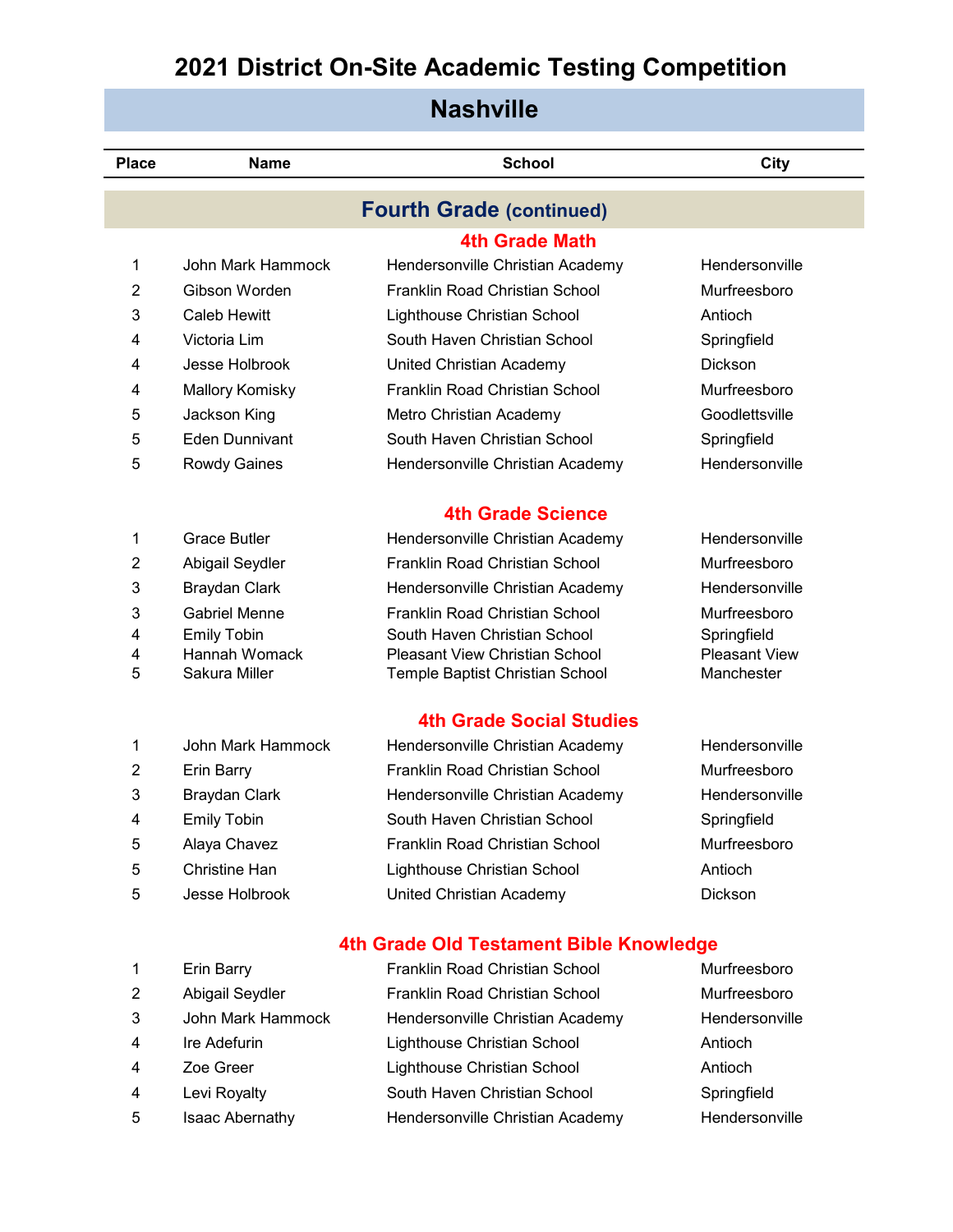| <b>Nashville</b> |                       |                                         |                      |  |
|------------------|-----------------------|-----------------------------------------|----------------------|--|
| <b>Place</b>     | <b>Name</b>           | <b>School</b>                           | <b>City</b>          |  |
|                  |                       | <b>Fourth Grade (continued)</b>         |                      |  |
|                  |                       | 4th Grade New Testament Bible Knowledge |                      |  |
| 1                | <b>Gabriel Menne</b>  | Franklin Road Christian School          | Murfreesboro         |  |
| 2                | Jesslyn Pearson       | Franklin Road Christian School          | Murfreesboro         |  |
| 3                | Caleb Hewitt          | Lighthouse Christian School             | Antioch              |  |
| 4                | <b>Parker Clouse</b>  | Temple Baptist Christian School         | Manchester           |  |
| 5                | Hannah Womack         | <b>Pleasant View Christian School</b>   | <b>Pleasant View</b> |  |
|                  |                       | <b>4th Grade Creative Writing</b>       |                      |  |
| 1                | <b>Eden Dunnivant</b> | South Haven Christian School            | Springfield          |  |
| 2                | Jesslyn Pearson       | Franklin Road Christian School          | Murfreesboro         |  |
| 3                | Syra Cottrell         | Franklin Road Christian School          | Murfreesboro         |  |
| 4                | <b>Celeste Foster</b> | South Haven Christian School            | Springfield          |  |
| 5                | <b>Emily Tobin</b>    | South Haven Christian School            | Springfield          |  |
|                  |                       | <b>Fifth Grade</b>                      |                      |  |
|                  |                       | <b>5th Grade Grammar</b>                |                      |  |
| 1                | Olivia Higdon         | Franklin Road Christian School          | Murfreesboro         |  |
| 2                | <b>Alexis Follis</b>  | Temple Baptist Christian School         | Manchester           |  |
| 3                | Isabel Lowe           | Franklin Road Christian School          | Murfreesboro         |  |
| 3                | Faith Moye            | Metro Christian Academy                 | Goodlettesville      |  |
| 4                | Areli Lopez           | South Haven Christian School            | Springfield          |  |
| 4                | <b>Ethan Nauert</b>   | Metro Christian Academy                 | Goodlettesville      |  |
| 4                | Nyana Piepenbrink     | Temple Baptist Christian School         | Manchester           |  |
| 4                | Anderson Randall      | Hendersonville Christian Academy        | Hendersonville       |  |
| 5                | Jazlyn Leatherman     | Hendersonville Christian Academy        | Hendersonville       |  |
| 5                | Kaylee Rhine          | Metro Christian Academy                 | Goodlettesville      |  |
|                  |                       | <b>5th Grade Math</b>                   |                      |  |
| 1                | Joe Zimmerman         | South Haven Christian School            | Springfield          |  |
| ⌒                | Doogon Cobill         | Motro Christian Apodemy                 | Coodlottoovillo      |  |

2 Deegan Cahill **Metro Christian Academy** Goodlettesville 3 Mason Coleman Metro Christian Academy Goodlettesville Eli Snoddy Metro Christian Academy Goodlettesville Maddox Buck South Haven Christian School Springfield 4 Jazlyn Leatherman Hendersonville Christian Academy Hendersonville 5 Ethan Nauert **Metro Christian Academy** Goodlettesville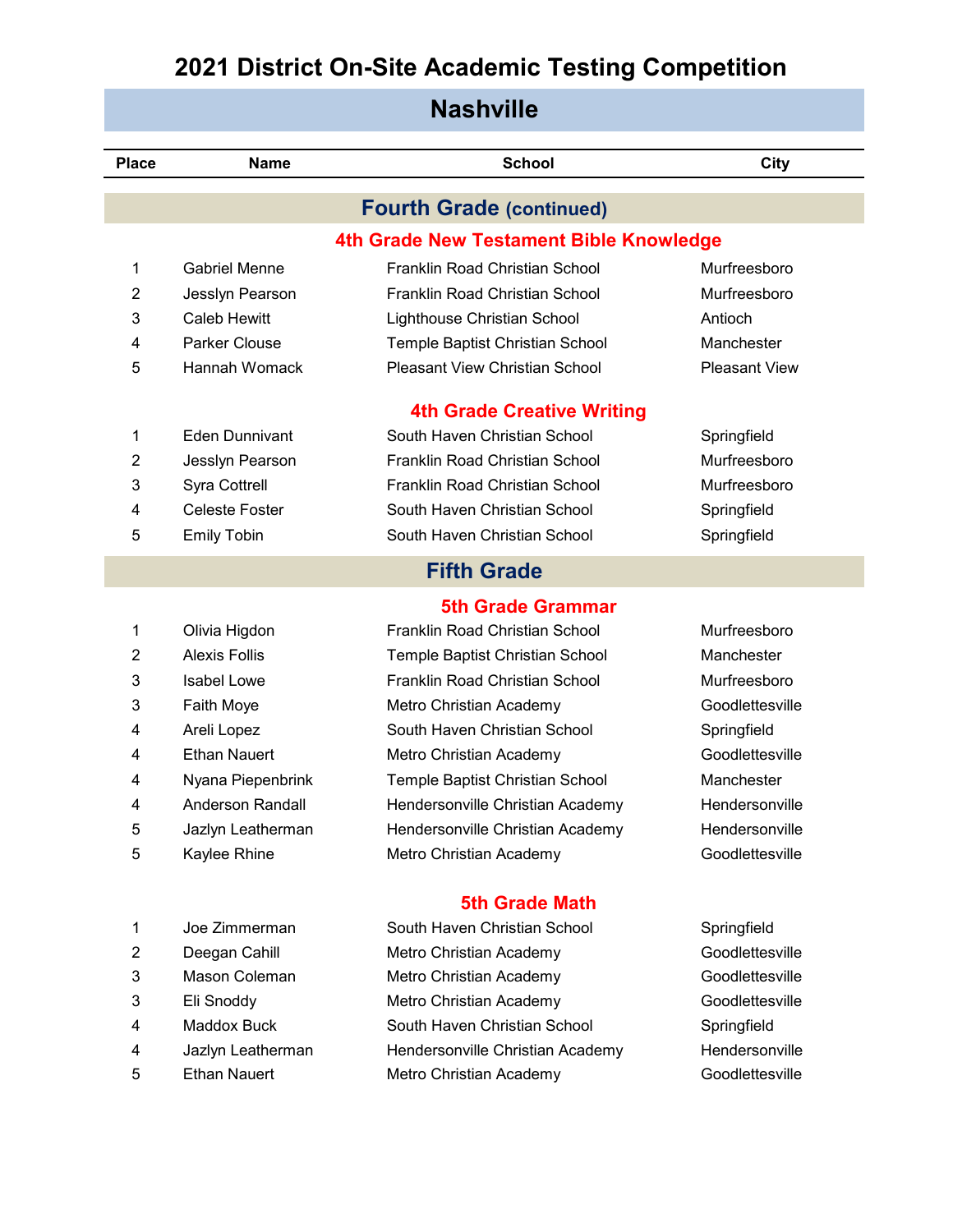| <b>Nashville</b> |                         |                                         |                 |  |  |
|------------------|-------------------------|-----------------------------------------|-----------------|--|--|
| <b>Place</b>     | <b>Name</b>             | <b>School</b>                           | City            |  |  |
|                  |                         | <b>Fifth Grade (continued)</b>          |                 |  |  |
|                  |                         | <b>5th Grade Science</b>                |                 |  |  |
| 1                | <b>Nathaniel Conley</b> | Franklin Road Christian School          | Murfreesboro    |  |  |
| $\overline{2}$   | Parker Aschauer         | Hendersonville Christian Academy        | Hendersonville  |  |  |
| $\overline{2}$   | Maddox Buck             | South Haven Christian School            | Springfield     |  |  |
| 3                | Moses Domkog            | South Haven Christian School            | Springfield     |  |  |
| 4                | <b>Timbre Fulks</b>     | Lighthouse Christian School             | Antioch         |  |  |
| 4                | Kaylee Rhine            | Metro Christian Academy                 | Goodlettesville |  |  |
| 5                | Deegan Cahill           | Metro Christian Academy                 | Goodlettesville |  |  |
|                  |                         | <b>5th Grade Social Studies</b>         |                 |  |  |
| 1                | Colin Borah             | Franklin Road Christian School          | Murfreesboro    |  |  |
| 1                | Joe Zimmerman           | South Haven Christian School            | Springfield     |  |  |
| $\overline{2}$   | Mason Coleman           | Metro Christian Academy                 | Goodlettesville |  |  |
| 3                | <b>Halston Amelunke</b> | Franklin Road Christian School          | Murfreesboro    |  |  |
| 4                | Maddox Buck             | South Haven Christian School            | Springfield     |  |  |
| 4                | Elijah Covington        | South Haven Christian School            | Springfield     |  |  |
| 5                | Eli Snoddy              | Metro Christian Academy                 | Goodlettesville |  |  |
|                  |                         | 5th Grade Old Testament Bible Knowledge |                 |  |  |
| 1                | Maddox Buck             | South Haven Christian School            | Springfield     |  |  |
| 2                | <b>Alexis Follis</b>    | Temple Baptist Christian School         | Manchester      |  |  |
| 3                | Lucy Candelario         | Temple Baptist Christian School         | Manchester      |  |  |
| 4                | Isabela Espinosa        | Lighthouse Christian School             | Antioch         |  |  |
| 4                | Dane Thompson           | Franklin Road Christian School          | Murfreesboro    |  |  |
| 4                | Joe Zimmerman           | South Haven Christian School            | Springfield     |  |  |
| 5                | <b>Keaton Carter</b>    | Metro Christian Academy                 | Goodlettesville |  |  |

#### **5th Grade New Testament Bible Knowledge**

| $\mathbf{1}$ | Olivia Higdon           | Franklin Road Christian School | Murfreesboro    |
|--------------|-------------------------|--------------------------------|-----------------|
| 2            | Isabel Lowe             | Franklin Road Christian School | Murfreesboro    |
| 3            | Mason Coleman           | Metro Christian Academy        | Goodlettesville |
| 4            | Yeabesera Mebtu         | Lighthouse Christian School    | Antioch         |
| -5           | <b>Elijah Covington</b> | South Haven Christian School   | Springfield     |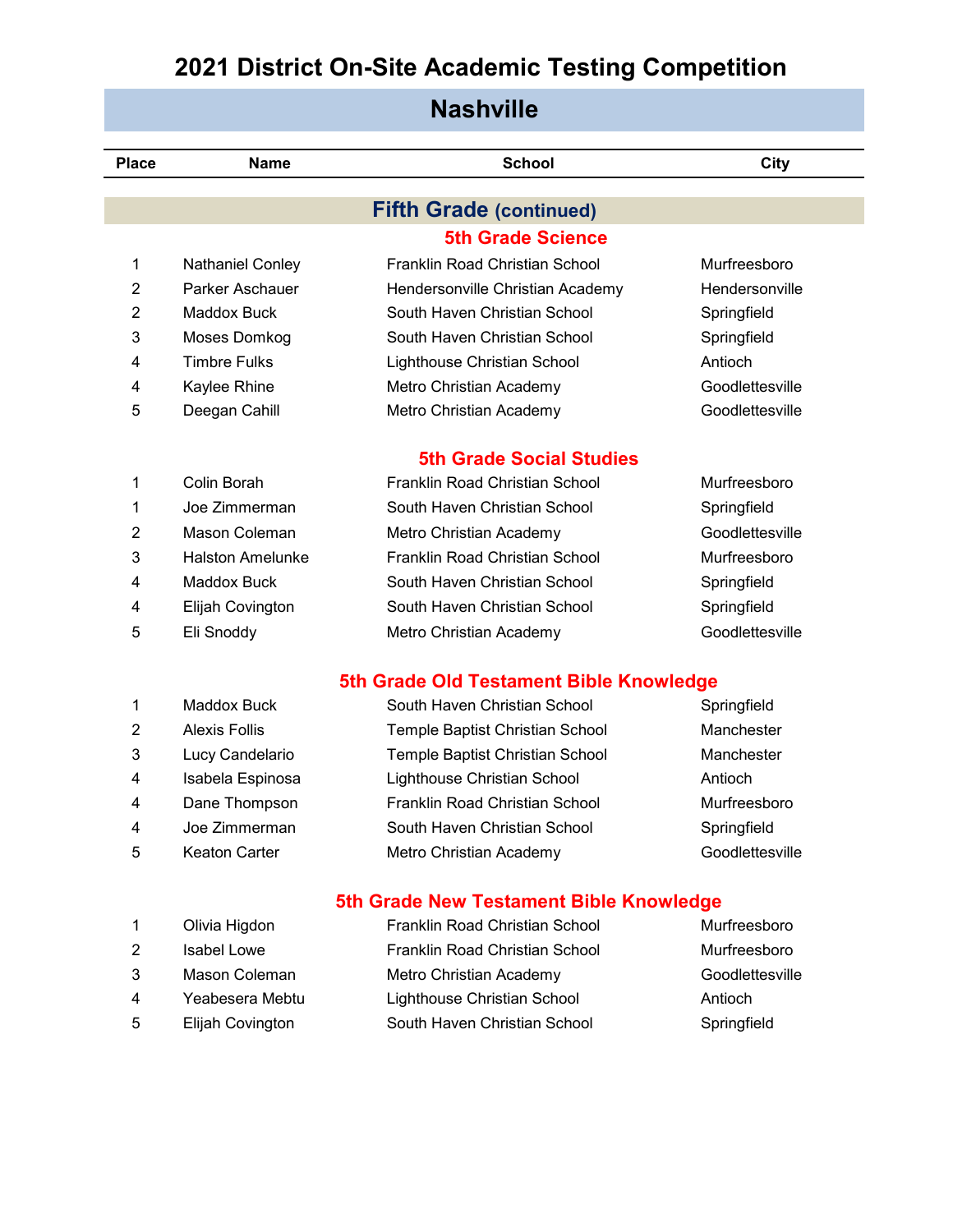#### **Nashville**

| <b>Place</b>              | <b>Name</b>             | <b>School</b>                         | City                 |
|---------------------------|-------------------------|---------------------------------------|----------------------|
|                           |                         | <b>Fifth Grade (continued)</b>        |                      |
|                           |                         | <b>5th Grade Creative Writing</b>     |                      |
| 1                         | Olivia Bryant           | Franklin Road Christian School        | Murfreesboro         |
| 2                         | Joe Zimmerman           | South Haven Christian School          | Springfield          |
| 3                         | Jazlyn Leatherman       | Hendersonville Christian Academy      | Hendersonville       |
| 4                         | <b>Grayson Collett</b>  | Franklin Road Christian School        | Murfreesboro         |
| 4                         | Khalee Vaughn           | South Haven Christian School          | Springfield          |
| 5                         | Charlotte Clem          | Hendersonville Christian Academy      | Hendersonville       |
| 5                         | <b>Timbre Fulks</b>     | Lighthouse Christian School           | Antioch              |
| 5                         | Georgia Page            | Hendersonville Christian Academy      | Hendersonville       |
| 5                         | <b>Charlotte Skaggs</b> | Hendersonville Christian Academy      | Hendersonville       |
|                           |                         | <b>Sixth Grade</b>                    |                      |
|                           |                         | <b>6th Grade Grammar</b>              |                      |
| 1                         | Annasimone Anwar        | Lighthouse Christian School           | Antioch              |
| $\overline{2}$            | Samantha Hicks          | Franklin Road Christian School        | Murfreesboro         |
| $\overline{2}$            | Layni Scarbrough        | Lighthouse Christian School           | Antioch              |
| 3                         | Morgan Peppard          | Metro Christian Academy               | Goodlettesville      |
| $\ensuremath{\mathsf{3}}$ | <b>Hailey Perry</b>     | Hendersonville Christian Academy      | Hendersonville       |
| 3                         | <b>Kyleigh Terry</b>    | Hendersonville Christian Academy      | Hendersonville       |
| $\ensuremath{\mathsf{3}}$ | <b>Garrett Wing</b>     | South Haven Christian School          | Springfield          |
| 4                         | Sahib Brar              | South Haven Christian School          | Springfield          |
| 5                         | <b>Caleb Chaffin</b>    | Franklin Road Christian School        | Murfreesboro         |
|                           |                         | <b>6th Grade Math</b>                 |                      |
| 1                         | Lauren Love             | Hendersonville Christian Academy      | Hendersonville       |
| 2                         | Caleb Chaffin           | Franklin Road Christian School        | Murfreesboro         |
| 3                         | <b>Brian Zhang</b>      | South Haven Christian School          | Springfield          |
| 4                         | Ethan Roysden           | <b>Pleasant View Christian School</b> | <b>Pleasant View</b> |
| 5                         | <b>Hailey Perry</b>     | Hendersonville Christian Academy      | Hendersonville       |

- 
- 
- 
- 
- 
- 
- 
- 

5 Alex Rutten Metro Christian Academy Goodlettesville 5 Kyleigh Terry **Hendersonville Christian Academy** Hendersonville

#### **6th Grade Science**

1 Hailey Perry **Hendersonville Christian Academy** Hendersonville 2 Samantha Hicks Franklin Road Christian School Murfreesboro Brian Zhang South Haven Christian School Springfield Noah Schmidt Pleasant View Christian School Pleasant View Jett Thompson Franklin Road Christian School Murfreesboro 5 Madeline Wilkinson Hendersonville Christian Academy Hendersonville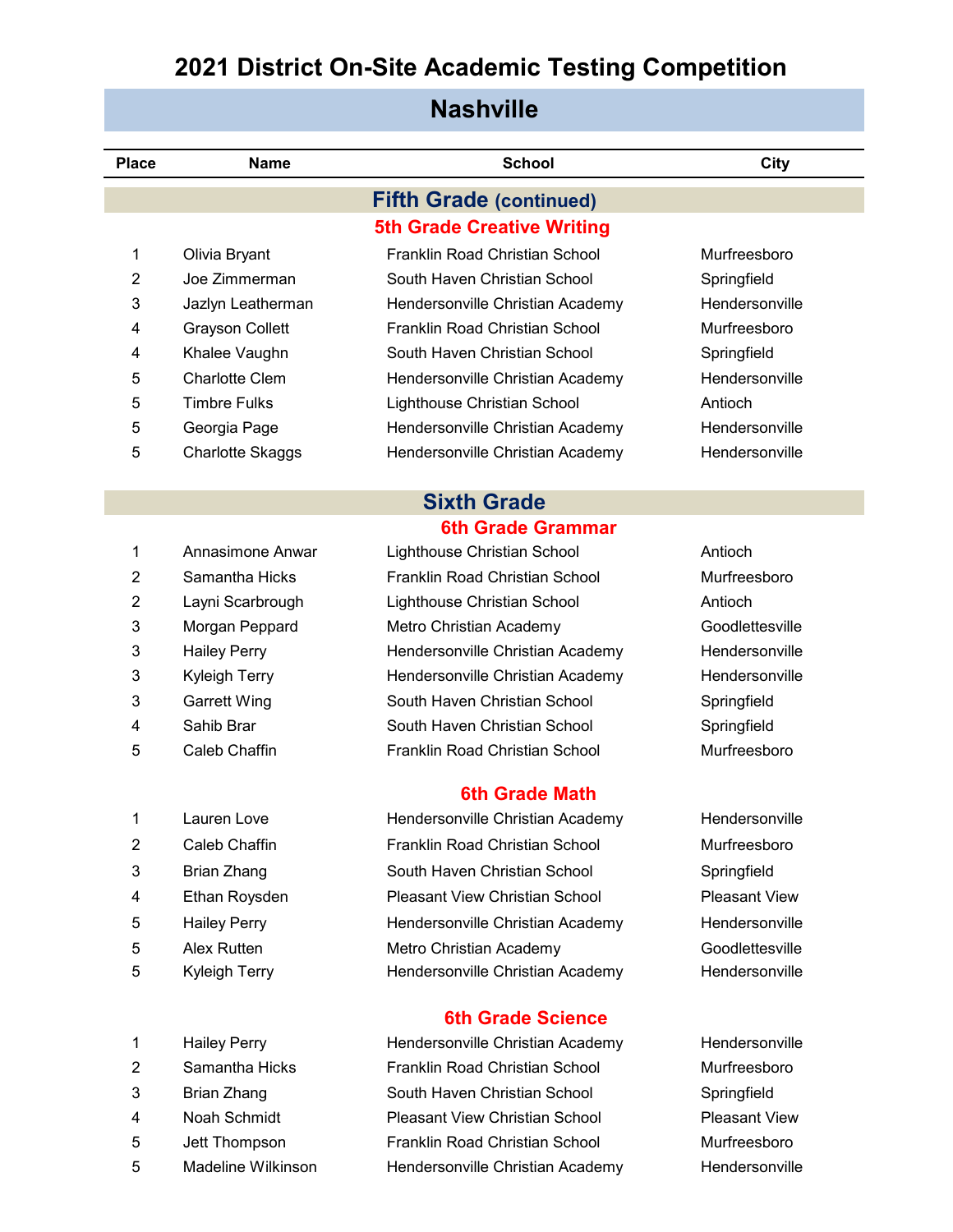| <b>Nashville</b> |                                         |                                         |                 |  |  |
|------------------|-----------------------------------------|-----------------------------------------|-----------------|--|--|
| <b>Place</b>     | <b>Name</b>                             | <b>School</b>                           | City            |  |  |
|                  |                                         | <b>Sixth Grade (continued)</b>          |                 |  |  |
|                  |                                         | <b>6th Grade Social Studies</b>         |                 |  |  |
| 1                | Christian Lasko                         | Metro Christian Academy                 | Goodlettesville |  |  |
| 2                | Amelia Davenport                        | Franklin Road Christian School          | Murfreesboro    |  |  |
| 3                | Lee Hancock                             | South Haven Christian School            | Springfield     |  |  |
| 3                | <b>Klaire Kramer</b>                    | Franklin Road Christian School          | Murfreesboro    |  |  |
| 3                | Dean Wingate                            | Temple Baptist Christian School         | Manchester      |  |  |
| 4                | <b>Isaac Hill</b>                       | <b>Bill Rice Christian Academy</b>      | Murfreesboro    |  |  |
| 5                | Cole Steinbrook                         | South Haven Christian School            | Springfield     |  |  |
|                  | 6th Grade Old Testament Bible Knowledge |                                         |                 |  |  |
| 1                | Grace Avery                             | Franklin Road Christian School          | Murfreesboro    |  |  |
| 1                | <b>Charlotte Kirschner</b>              | Franklin Road Christian School          | Murfreesboro    |  |  |
| 2                | Alexa Van Der Hengst                    | South Haven Christian School            | Springfield     |  |  |
| 3                | Lee Hancock                             | South Haven Christian School            | Springfield     |  |  |
| 3                | Cole Steinbrook                         | South Haven Christian School            | Springfield     |  |  |
| 4                | <b>Garrett Wing</b>                     | South Haven Christian School            | Springfield     |  |  |
| 5                | <b>Brady Heavener</b>                   | Metro Christian Academy                 | Goodlettesville |  |  |
|                  |                                         | 6th Grade New Testament Bible Knowledge |                 |  |  |
| 1                | Caleb Chaffin                           | Franklin Road Christian School          | Murfreesboro    |  |  |
| 2                | Christian Lasko                         | Metro Christian Academy                 | Goodlettesville |  |  |
| 3                | Jaden Henson                            | Lighthouse Christian School             | Antioch         |  |  |
| 3                | Dean Wingate                            | Temple Baptist Christian School         | Manchester      |  |  |
| 4                | <b>Bella Follis</b>                     | Temple Baptist Christian School         | Manchester      |  |  |
| 5                | <b>Braylon Hollis</b>                   | Lighthouse Christian School             | Antioch         |  |  |
|                  |                                         | 6th Grade Creative Writing: Essay       |                 |  |  |
| 1                | Dallas Kizer                            | Lighthouse Christian School             | Antioch         |  |  |
| 2                | <b>Brian Santana</b>                    | South Haven Christian School            | Springfield     |  |  |
| 3                | <b>Bonniebelle Szabo</b>                | Lighthouse Christian School             | Antioch         |  |  |
| 4                | <b>Hailey Perry</b>                     | Hendersonville Christian Academy        | Hendersonville  |  |  |

- 5 Gracelyn Hamill South Haven Christian School Springfield
- 
- 
- 
- 
- **6th Grade Creative Writing: Poetry** Annasimone Anwar Lighthouse Christian School Antioch
- 2 Steffon Briggs **Franklin Road Christian School** Murfreesboro Morgan Peppard Metro Christian Academy Goodlettesville Nolie McClanahan Temple Baptist Christian School Manchester 5 Sahib Brar South Haven Christian School Springfield
-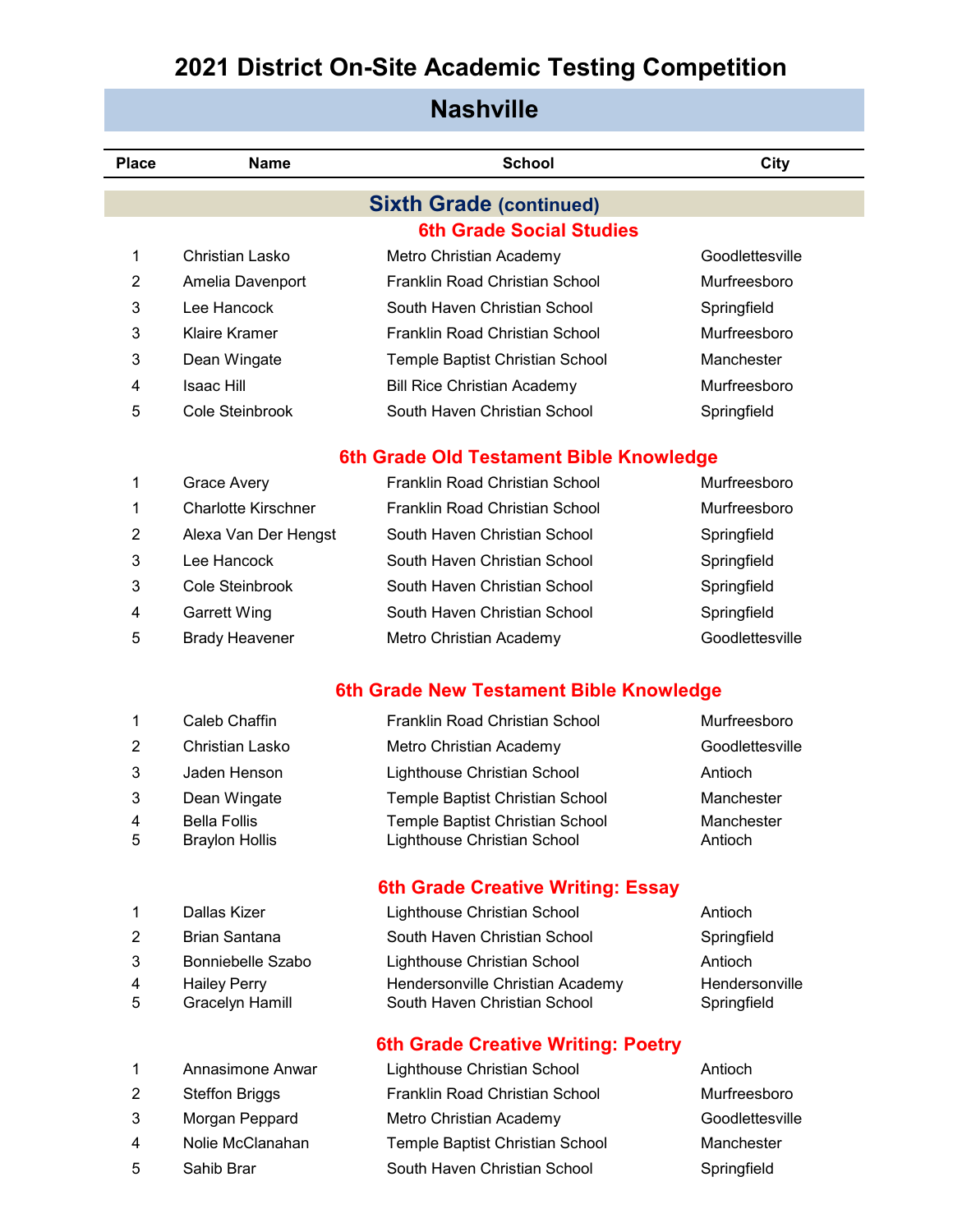| <b>Nashville</b> |                                    |                                       |                      |  |  |
|------------------|------------------------------------|---------------------------------------|----------------------|--|--|
|                  |                                    |                                       |                      |  |  |
| Place            | <b>Name</b>                        | <b>School</b>                         | City                 |  |  |
|                  |                                    | <b>Sixth Grade (continued)</b>        |                      |  |  |
|                  |                                    | 6th Grade Expository Writing: Essay   |                      |  |  |
| 1                | Nylah Logan                        | Lighthouse Christian School           | Antioch              |  |  |
| 2                | Presley Page                       | Hendersonville Christian Academy      | Hendersonville       |  |  |
| 3                | Ella Driggs                        | Franklin Road Christian School        | Murfreesboro         |  |  |
| 4                | Palmer O'Neal                      | South Haven Christian School          | Springfield          |  |  |
| 5                | Nathan Bowlin                      | Lighthouse Christian School           | Antioch              |  |  |
|                  |                                    |                                       |                      |  |  |
|                  |                                    | <b>Seventh Grade</b>                  |                      |  |  |
|                  |                                    | <b>7th Grade English</b>              |                      |  |  |
| 1                | <b>Osmond Yang</b>                 | South Haven Christian School          | Springfield          |  |  |
| 2                | Aubrey Hansen                      | Metro Christian Academy               | Goodlettesville      |  |  |
| 3                | Alex Anderson                      | South Haven Christian School          | Springfield          |  |  |
| 3                | Ella Chambers                      | <b>Pleasant View Christian School</b> | <b>Pleasant View</b> |  |  |
| 3                | Payton Sligar                      | South Haven Christian School          | Springfield          |  |  |
| 3                | Jayden Upton                       | Franklin Road Christian School        | Murfreesboro         |  |  |
| 4                | Felicity Jamieson                  | Metro Christian Academy               | Goodlettesville      |  |  |
| 5                | <b>Camille Dow</b>                 | Franklin Road Christian School        | Murfreesboro         |  |  |
| 5                | <b>Gabrielle Shaver</b>            | Lighthouse Christian School           | Antioch              |  |  |
|                  |                                    |                                       |                      |  |  |
|                  | <b>7th Grade History/Geography</b> |                                       |                      |  |  |

|   | AQVIGI OIIIIUI           |
|---|--------------------------|
| 2 | <b>Aubrey Hansen</b>     |
| 3 | Justin Ayoub             |
| 3 | Kara Henderson           |
| 4 | <b>Felicity Jamieson</b> |
| 5 | Sophia Ashley            |
| 5 | Ella Chambers            |

| <b>Osmond Yang</b><br>-1 |  |
|--------------------------|--|
|--------------------------|--|

- 
- 
- 
- 
- 
- 
- 

1 Xavier Smith **Lighthouse Christian School** Antioch Metro Christian Academy Goodlettesville **Franklin Road Christian School Murfreesboro** Franklin Road Christian School Murfreesboro Metro Christian Academy Goodlettesville South Haven Christian School Springfield Pleasant View Christian School Pleasant View

#### **7th Grade Math**

South Haven Christian School Springfield 2 Payton Sligar South Haven Christian School Springfield Kara Henderson Franklin Road Christian School Murfreesboro Alex Anderson South Haven Christian School Springfield Aiden Hampton South Haven Christian School Springfield Chloe Zimmerman South Haven Christian School Springfield Jade Hebpshman Franklin Road Christian School Murfreesboro Gracie Laughman South Haven Christian School Springfield

- 
-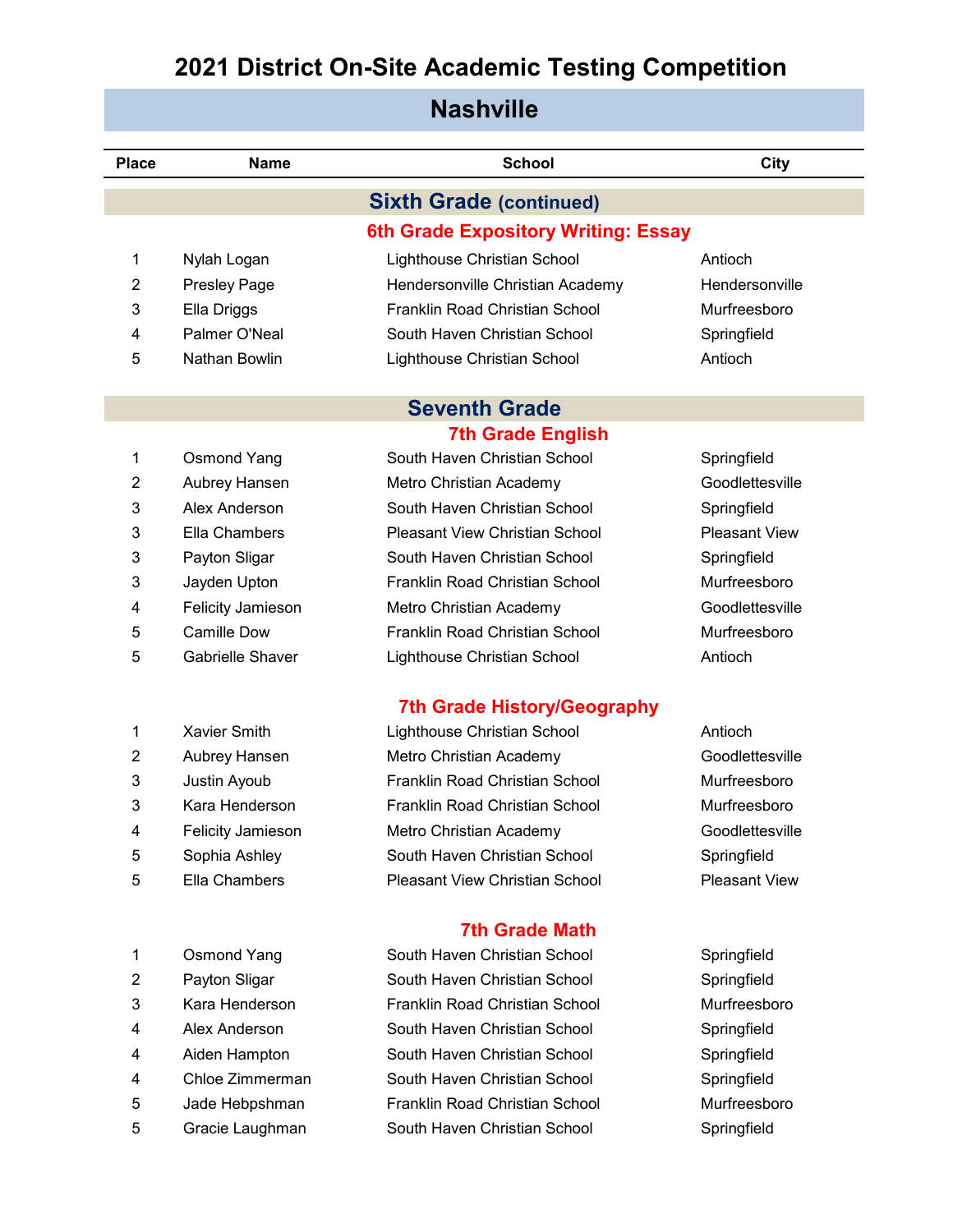#### **Place Name School City Nashville 7th Grade Science** Justin Ayoub Franklin Road Christian School Murfreesboro 2 Aden Ford **Hendersonville Christian Academy** Hendersonville Jay Pearson Franklin Road Christian School Murfreesboro Osmond Yang South Haven Christian School Springfield Ella Chambers Pleasant View Christian School Pleasant View Peyton Raines South Haven Christian School Springfield Payton Sligar South Haven Christian School Springfield Chloe Zimmerman South Haven Christian School Springfield **7th Grade Old Testament Bible Knowledge** Jay Pearson Franklin Road Christian School Murfreesboro 2 Felicity Jamieson Metro Christian Academy Goodlettesville Kara Henderson Franklin Road Christian School Murfreesboro Ella Chambers Pleasant View Christian School Pleasant View Eliana Kaplan Lighthouse Christian School Antioch **7th Grade New Testament Bible Knowledge** Sophia Klostermeier Lighthouse Christian School Antioch 2 Aubrey Hansen Metro Christian Academy Goodlettesville **Seventh Grade (continued)**

| 2 | Aubrey Hansen          | Metro Christian Academy         | Goodlettesville |
|---|------------------------|---------------------------------|-----------------|
| 3 | Chloe Zimmerman        | South Haven Christian School    | Springfield     |
| 4 | <b>Ryley Underwood</b> | Franklin Road Christian School  | Murfreesboro    |
| 4 | Caleb Walden           | Temple Baptist Christian School | Manchester      |
| 5 | Neriah Ramey           | United Christian Academy        | <b>Dickson</b>  |
| 5 | <b>Cash Stephens</b>   | Franklin Road Christian School  | Murfreesboro    |
| 5 | David Tolar            | Lighthouse Christian School     | Antioch         |
|   |                        |                                 |                 |

#### **7th Grade Home Economics**

|    | Caleb Walden      | Temple Baptist Christian School | Manchester  |
|----|-------------------|---------------------------------|-------------|
| 2  | Pearson Worsham   | South Haven Christian School    | Springfield |
| 3  | Patience Anderson | Temple Baptist Christian School | Manchester  |
| 4  | Tae Thomas        | Temple Baptist Christian School | Manchester  |
| -5 | Azariah Zagone    | Temple Baptist Christian School | Manchester  |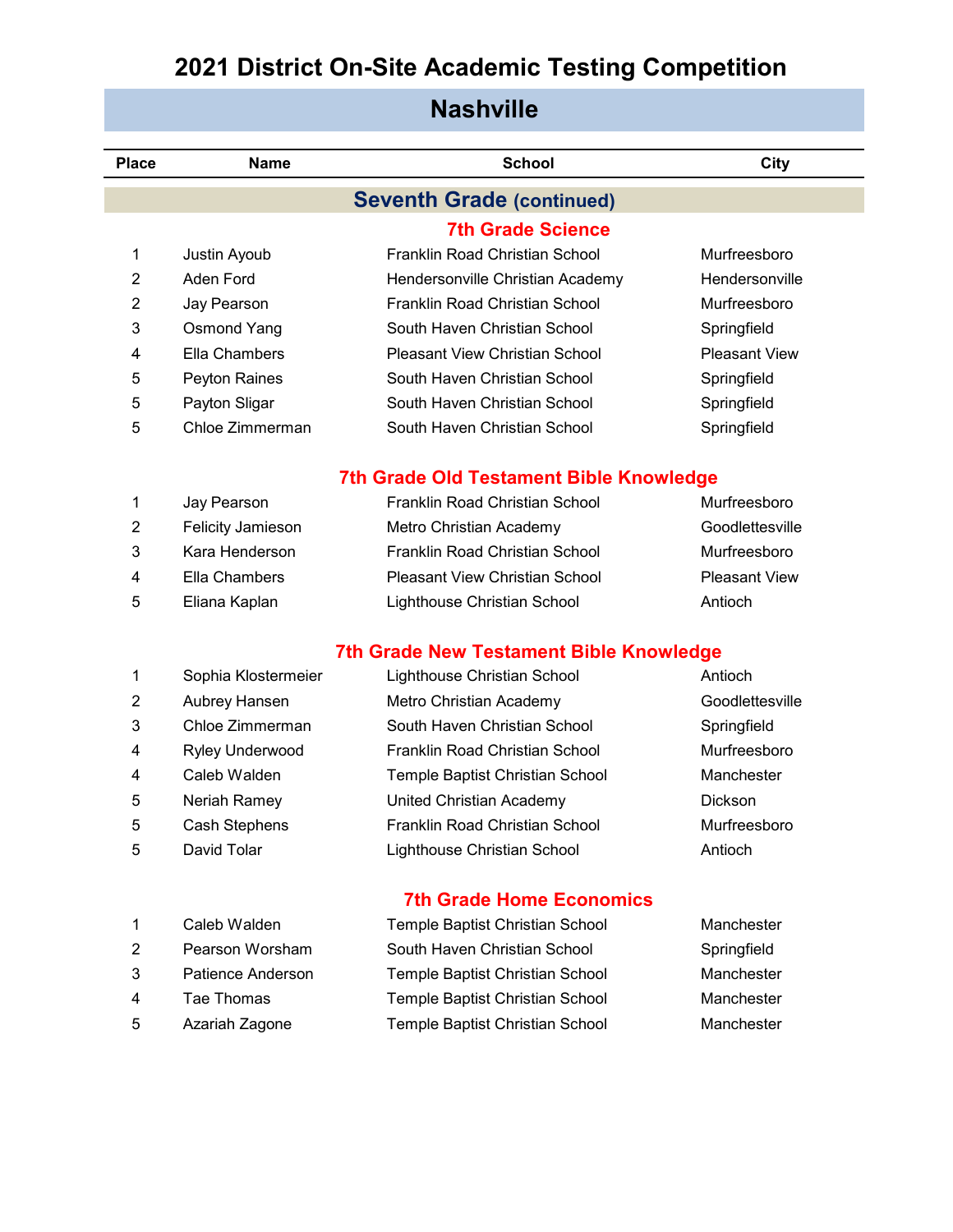| <b>Nashville</b> |                    |                                            |                      |  |
|------------------|--------------------|--------------------------------------------|----------------------|--|
| <b>Place</b>     | <b>Name</b>        | <b>School</b>                              | City                 |  |
|                  |                    | <b>Seventh Grade (continued)</b>           |                      |  |
|                  |                    | <b>7th Grade Creative Writing: Essay</b>   |                      |  |
| 1                | Jillian Canning    | <b>Franklin Road Christian School</b>      | Murfreesboro         |  |
| 2                | Aden Ford          | Hendersonville Christian Academy           | Hendersonville       |  |
| 3                | Patience Anderson  | Temple Baptist Christian School            | Manchester           |  |
| 4                | Eliana Kaplan      | Lighthouse Christian School                | Antioch              |  |
| 5                | Allyson Lukeman    | <b>Pleasant View Christian School</b>      | <b>Pleasant View</b> |  |
|                  |                    | <b>7th Grade Creative Writing: Poetry</b>  |                      |  |
| 1                | <b>Abby Felts</b>  | <b>Franklin Road Christian School</b>      | Murfreesboro         |  |
| $\overline{2}$   | Neriah Ramey       | United Christian Academy                   | <b>Dickson</b>       |  |
| 3                | Caleb Jacobs       | Temple Baptist Christian School            | Manchester           |  |
| 4                | George Sedky       | <b>Franklin Road Christian School</b>      | Murfreesboro         |  |
|                  |                    | <b>7th Grade Expository Writing: Essay</b> |                      |  |
| 1                | <b>Osmond Yang</b> | South Haven Christian School               | Springfield          |  |
| 2                | Jayden Upton       | Franklin Road Christian School             | Murfreesboro         |  |
| 3                | George Sedky       | Franklin Road Christian School             | Murfreesboro         |  |
|                  |                    |                                            |                      |  |
|                  |                    | <b>Eighth Grade</b>                        |                      |  |
|                  |                    | <b>8th Grade English</b>                   |                      |  |
| 1                | Julia Wax          | Franklin Road Christian School             | Murfreesboro         |  |
| 2                | Kaitlyn Lowery     | Franklin Road Christian School             | Murfreesboro         |  |

Grayson Cook South Haven Christian School Springfield

- 4 Shawn Andexler **Diriculary United Christian Academy** Dickson
- Johnny Zhang South Haven Christian School Springfield

| -1 | Nathan Foster |
|----|---------------|
| -1 | Alex Franks   |

- 
- 
- 
- 

# **8th Grade History/Geography**

|    | Nathan Foster        | South Haven Christian School     | Springfield    |
|----|----------------------|----------------------------------|----------------|
| 1. | <b>Alex Franks</b>   | Temple Baptist Christian School  | Manchester     |
| 2  | Johnny Zhang         | South Haven Christian School     | Springfield    |
| 3  | Cade White           | Hendersonville Christian Academy | Hendersonville |
| 4  | <b>Brennan Davis</b> | Temple Baptist Christian School  | Manchester     |
| 5  | Sam Jared            | South Haven Christian School     | Springfield    |
|    |                      |                                  |                |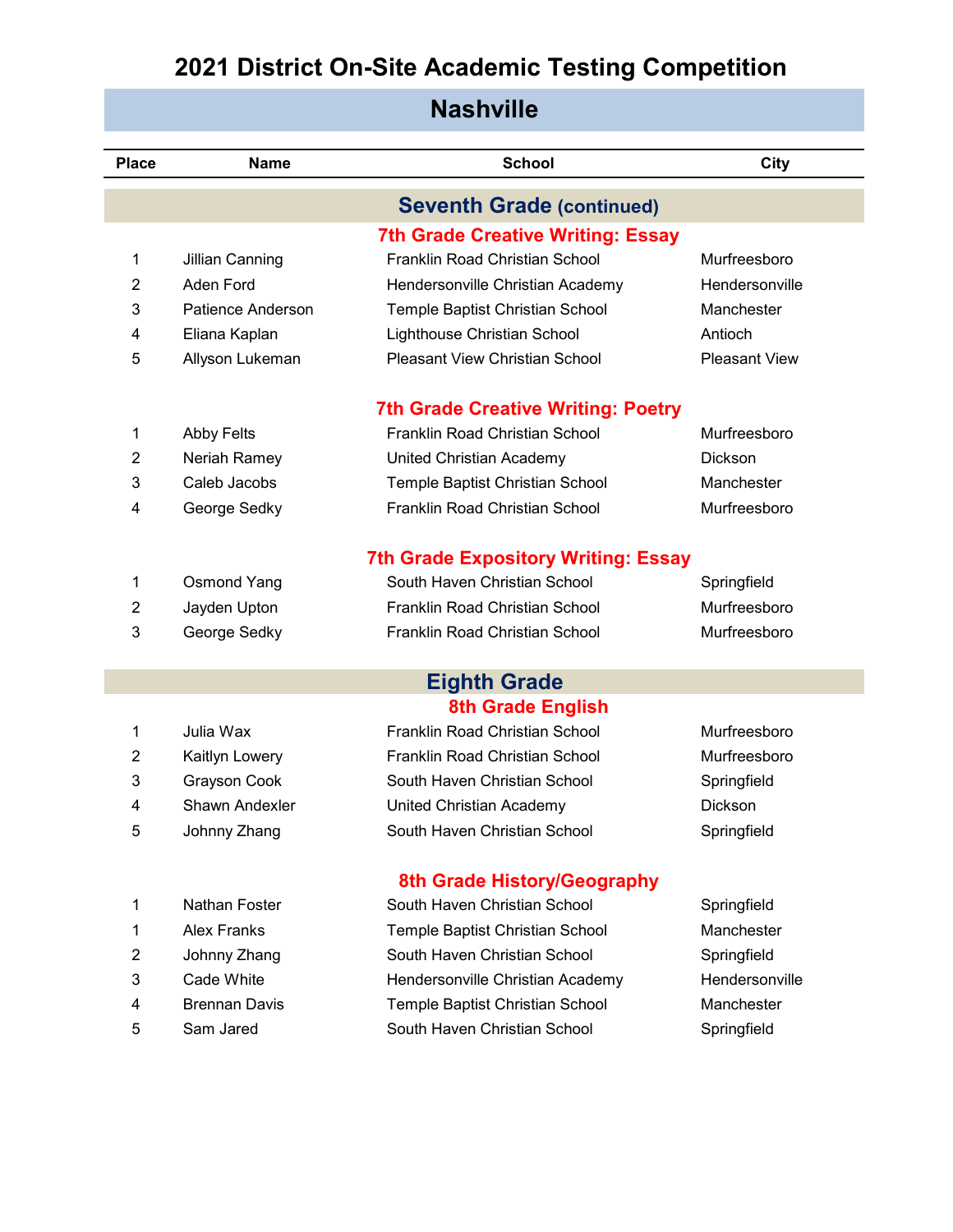| <b>Nashville</b> |                            |                                         |                 |  |
|------------------|----------------------------|-----------------------------------------|-----------------|--|
| <b>Place</b>     | <b>Name</b>                | <b>School</b>                           | City            |  |
|                  |                            | <b>Eighth Grade (continued)</b>         |                 |  |
|                  |                            | <b>8th Grade Math</b>                   |                 |  |
| 1                | Avery Bryant               | Franklin Road Christian School          | Murfreesboro    |  |
| 2                | <b>Christian Dunnivant</b> | South Haven Christian School            | Springfield     |  |
| 3                | Nate Love                  | Hendersonville Christian Academy        | Hendersonville  |  |
| 4                | Sam Jared                  | South Haven Christian School            | Springfield     |  |
| 4                | Ethan Ogle                 | South Haven Christian School            | Springfield     |  |
| 4                | Johnny Zhang               | South Haven Christian School            | Springfield     |  |
| 5                | Kaitlyn Lowery             | Franklin Road Christian School          | Murfreesboro    |  |
|                  |                            | <b>8th Grade Science</b>                |                 |  |
| 1                | <b>Alex Franks</b>         | Temple Baptist Christian School         | Manchester      |  |
| 2                | Nathan Synder              | Hendersonville Christian Academy        | Hendersonville  |  |
| 3                | <b>Avery Bryant</b>        | Franklin Road Christian School          | Murfreesboro    |  |
| 4                | Sam Jared                  | South Haven Christian School            | Springfield     |  |
| 5                | <b>Emily Allen</b>         | Lighthouse Christian School             | Antioch         |  |
|                  |                            | 8th Grade Old Testament Bible Knowledge |                 |  |
| 1                | Kallie Haese               | <b>Franklin Road Christian School</b>   | Murfreesboro    |  |
| 2                | Stephen Komisky            | Franklin Road Christian School          | Murfreesboro    |  |
| 3                | Lorelei Haymond            | South Haven Christian School            | Springfield     |  |
| 4                | <b>Brennan Davis</b>       | Temple Baptist Christian School         | Manchester      |  |
| 5                | <b>Christian Tyler</b>     | Lighthouse Christian School             | Antioch         |  |
|                  |                            | 8th Grade New Testament Bible Knowledge |                 |  |
| 1                | Addisyn Hill               | Metro Christian Academy                 | Goodlettesville |  |
| 2                | <b>Scarlett Park</b>       | Lighthouse Christian School             | Antioch         |  |
| 3                | Lorelei Haymond            | South Haven Christian School            | Springfield     |  |
| 4                | Peyton Applegate           | Franklin Road Christian School          | Murfreesboro    |  |
| 5                | Mason Alcorn               | Franklin Road Christian School          | Murfreesboro    |  |
|                  |                            | <b>8th Grade Home Economics</b>         |                 |  |
| 1                | Avery Bryant               | Franklin Road Christian School          | Murfreesboro    |  |
| $\overline{2}$   | Victoria Allsup            | United Christian Academy                | Dickson         |  |
| 3                | <b>Alex Franks</b>         | Temple Baptist Christian School         | Manchester      |  |
| 3                | Gracie Rummel              | South Haven Christian School            | Springfield     |  |
| 4                | Reagan Clark               | Temple Baptist Christian School         | Manchester      |  |
| 5                | Grace Hancock              | South Haven Christian School            | Springfield     |  |

Porter Rhoton Temple Baptist Christian School Manchester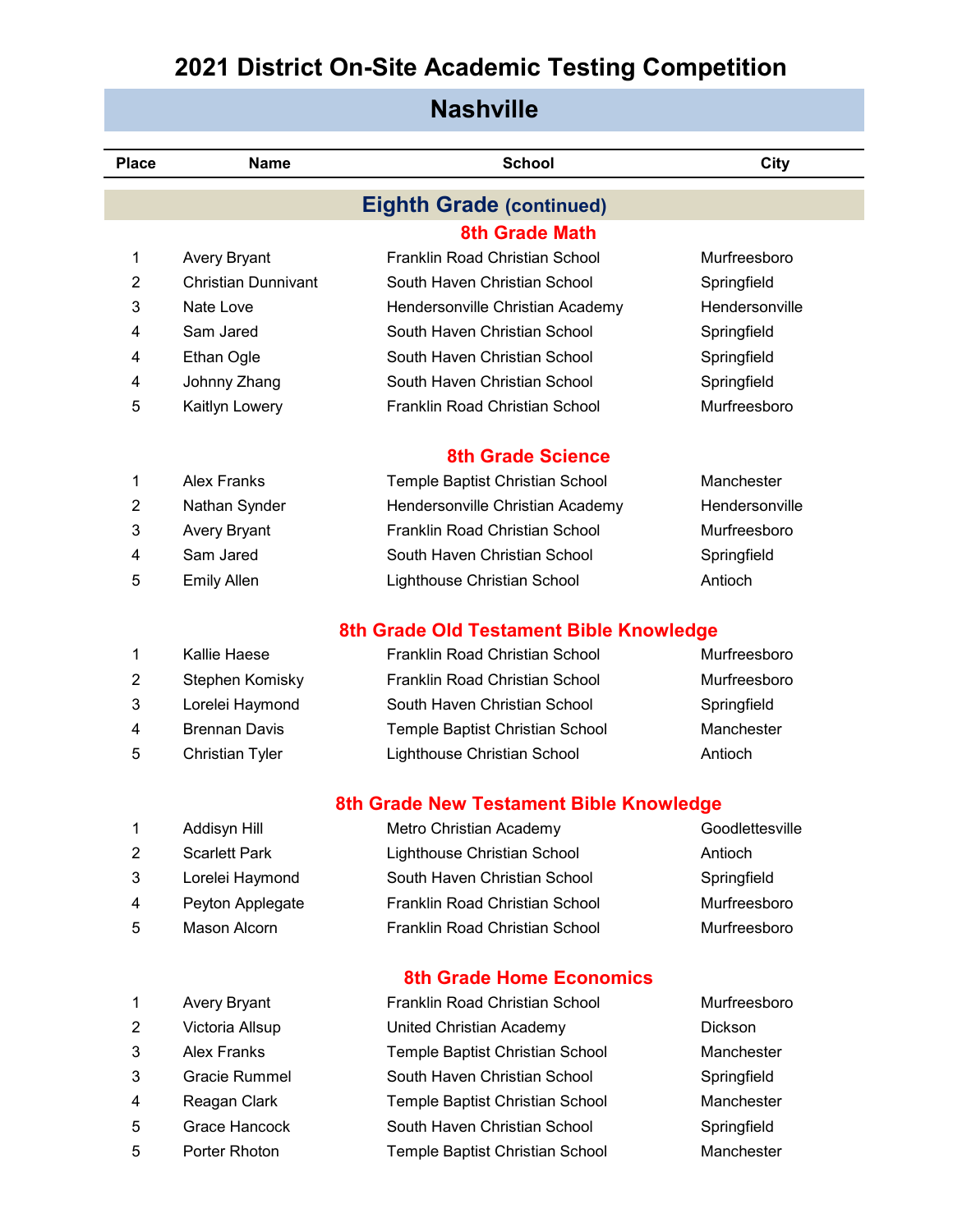| <b>Nashville</b> |
|------------------|
|------------------|

| <b>Place</b> | <b>Name</b>              | <b>School</b>                             | <b>City</b>    |
|--------------|--------------------------|-------------------------------------------|----------------|
|              |                          | <b>Eighth Grade (continued)</b>           |                |
|              |                          | <b>8th Grade Creative Writing: Essay</b>  |                |
| 1            | <b>Trevor Steinbrook</b> | South Haven Christian School              | Springfield    |
| 2            | <b>Ryleigh Fearn</b>     | Franklin Road Christian School            | Murfreesboro   |
| 3            | Victoria Allsup          | United Christian Academy                  | Dickson        |
| 4            | <b>Austyn Darnell</b>    | Temple Baptist Christian School           | Manchester     |
| 5            | Scarlett Wortman         | Franklin Road Christian School            | Murfreesboro   |
|              |                          | <b>8th Grade Creative Writing: Poetry</b> |                |
| 1            | Kaylee Pinion            | Franklin Road Christian School            | Murfreesboro   |
| 2            | Alyssa Davidson          | Franklin Road Christian School            | Murfreesboro   |
| 3            | Reagan Clark             | Temple Baptist Christian School           | Manchester     |
| 4            | Victoria Allsup          | United Christian Academy                  | Dickson        |
|              |                          | 8th Grade Expository Writing: Essay       |                |
| 1            | Victoria Allsup          | United Christian Academy                  | Dickson        |
| 2            | <b>Ryan Spencer</b>      | Franklin Road Christian School            | Murfreesboro   |
| 3            | Eliana Camorlinga        | Franklin Road Christian School            | Murfreesboro   |
| 4            | Amelia Brown             | South Haven Christian School              | Springfield    |
|              |                          | <b>High School</b>                        |                |
|              |                          | <b>Accounting</b>                         |                |
| 1            | Alexandria Johnson       | Hendersonville Christian Academy          | Hendersonville |
|              |                          | <b>Advanced Math</b>                      |                |
| 1            | Alyssa Bryant            | Franklin Road Christian School            | Murfreesboro   |
| 2            | Jeslyn Anderson          | Franklin Road Christian School            | Murfreesboro   |
| 3            | Samantha Shelby          | Franklin Road Christian School            | Murfreesboro   |
| 4            | Nathan Abana             | Lighthouse Christian School               | Antioch        |
| 5            | Danny Ray                | South Haven Christian School              | Springfield    |
|              |                          |                                           |                |
|              |                          | <b>Algebra 1</b>                          |                |
| 1            | Jacob Rodrigue           | Franklin Road Christian School            | Murfreesboro   |
| 2            | <b>Raffael Csik</b>      | Lighthouse Christian School               | Antioch        |

- 
- 
- 
- 
- Kallie Kramer Franklin Road Christian School Murfreesboro Alexander Lopez Lighthouse Christian School Antioch Kaled Bustamente South Haven Christian School Springfield Amelia Babb Franklin Road Christian School Murfreesboro
-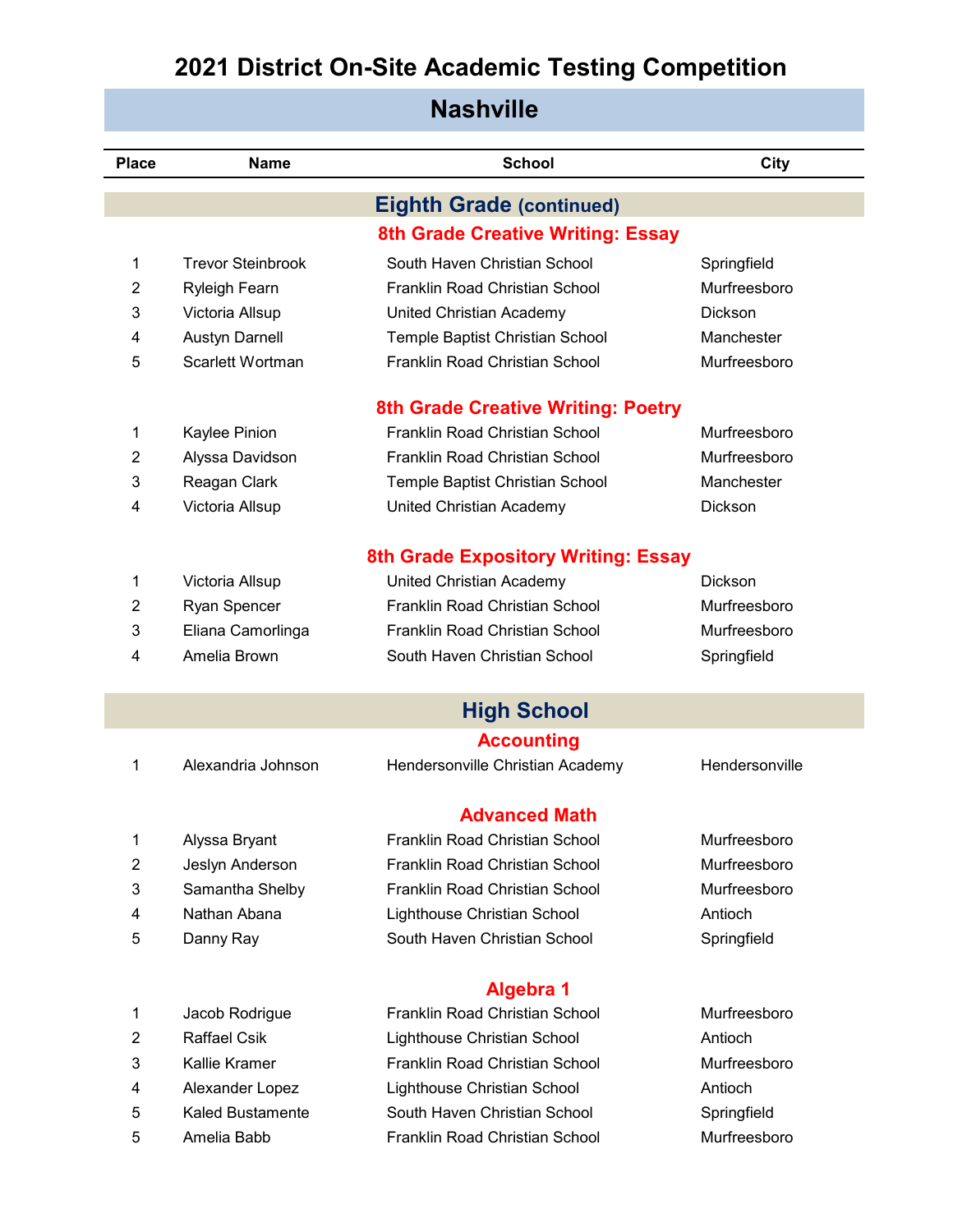| <b>Nashville</b> |                        |                                       |                      |  |
|------------------|------------------------|---------------------------------------|----------------------|--|
| <b>Place</b>     | <b>Name</b>            | <b>School</b>                         | City                 |  |
|                  |                        | <b>High School (continued)</b>        |                      |  |
|                  |                        | <b>Algebra II</b>                     |                      |  |
| 1                | <b>Patrick Canning</b> | Franklin Road Christian School        | Murfreesboro         |  |
| $\overline{2}$   | <b>Brook Proctor</b>   | <b>Pleasant View Christian School</b> | <b>Pleasant View</b> |  |
| 3                | Danny Ray              | South Haven Christian School          | Springfield          |  |
| 4                | David Haymond          | South Haven Christian School          | Springfield          |  |
| 5                | Nathan Baker           | Temple Baptist Christian School       | Manchester           |  |
| 5                | John Ingram            | Franklin Road Christian School        | Murfreesboro         |  |
| 5                | Lauren Weinmann        | Franklin Road Christian School        | Murfreesboro         |  |
|                  |                        | <b>Algebra/Geometry</b>               |                      |  |
| 1                | Daniel Rodrigue        | Franklin Road Christian School        | Murfreesboro         |  |
| $\overline{2}$   | Marissa Long           | South Haven Christian School          | Springfield          |  |
| 3                | <b>Tripp Walker</b>    | Franklin Road Christian School        | Murfreesboro         |  |
| 4                | Sarah Warf             | Hendersonville Christian Academy      | Hendersonville       |  |
| 4                | Julie Robertson        | Hendersonville Christian Academy      | Hendersonville       |  |
| 5                | Danny Ray              | South Haven Christian School          | Springfield          |  |
| 5                | Alex Taylor            | Franklin Road Christian School        | Murfreesboro         |  |
|                  |                        | <b>Biology</b>                        |                      |  |
| 1                | Marissa Long           | South Haven Christian School          | Springfield          |  |
| $\overline{2}$   | <b>Patrick Canning</b> | Franklin Road Christian School        | Murfreesboro         |  |
| 3                | Daisy Nguyen           | Lighthouse Christian School           | Antioch              |  |
| 4                | David Haymond          | South Haven Christian School          | Springfield          |  |
| 5                | Jameson Panyavong      | Lighthouse Christian School           | Antioch              |  |
| 5                | Ryan Rowland           | South Haven Christian School          | Springfield          |  |
|                  |                        | <b>Chemistry</b>                      |                      |  |
| 1                | Hannah Ryan            | Temple Baptist Christian School       | Manchester           |  |
| $\overline{2}$   | Sarah Warf             | Hendersonville Christian Academy      | Hendersonville       |  |
| 3                | Nathan Baker           | Temple Baptist Christian School       | Manchester           |  |
| 4                | David Haymond          | South Haven Christian School          | Springfield          |  |
| 4                | <b>Noah Tidwell</b>    | Franklin Road Christian School        | Murfreesboro         |  |
| 5                | Alyssa Hours           | Lighthouse Christian School           | Antioch              |  |
| 5                | Samantha Shelby        | Franklin Road Christian School        | Murfreesboro         |  |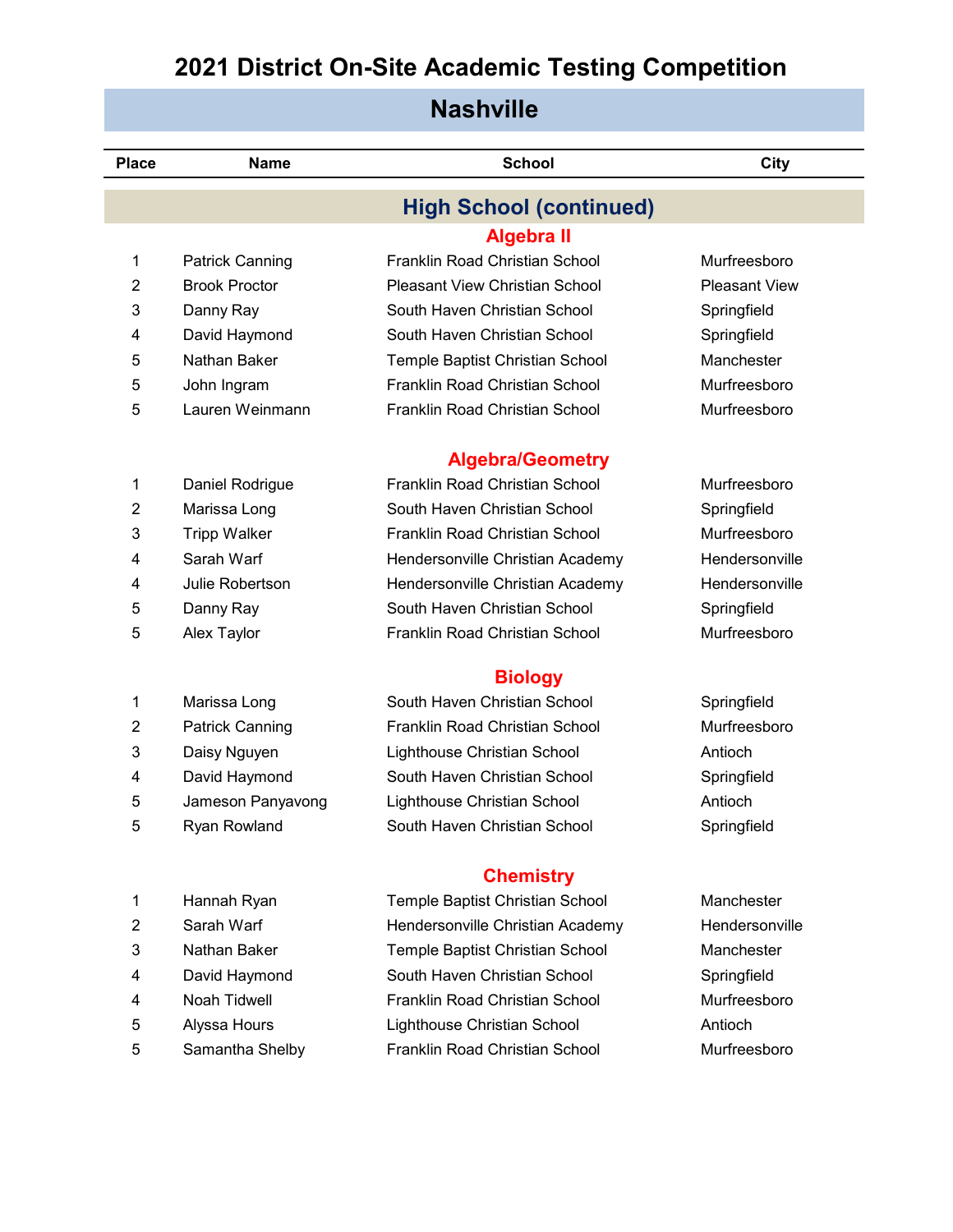| <b>Nashville</b> |                         |                                       |                      |  |
|------------------|-------------------------|---------------------------------------|----------------------|--|
| <b>Place</b>     | <b>Name</b>             | <b>School</b>                         | <b>City</b>          |  |
|                  |                         | <b>High School (continued)</b>        |                      |  |
|                  |                         | <b>Comprehensive Science</b>          |                      |  |
| 1                | <b>Brook Proctor</b>    | <b>Pleasant View Christian School</b> | <b>Pleasant View</b> |  |
| 2                | <b>Timothy Wax</b>      | Franklin Road Christian School        | Murfreesboro         |  |
| 3                | Aurora Hamblin          | South Haven Christian School          | Springfield          |  |
| 4                | Alyssa Bryant           | Franklin Road Christian School        | Murfreesboro         |  |
|                  |                         | <b>Creative Writing: Essay</b>        |                      |  |
| 1                | Lauren Sprinkle         | South Haven Christian School          | Springfield          |  |
| $\overline{2}$   | Kaitlyn Terry           | Hendersonville Christian Academy      | Hendersonville       |  |
| 3                | <b>Emily Boivin</b>     | Hendersonville Christian Academy      | Hendersonville       |  |
| 4                | <b>Blake Snyder</b>     | Hendersonville Christian Academy      | Hendersonville       |  |
| 5                | Ranyah Grimes           | Lighthouse Christian School           | Antioch              |  |
|                  |                         | <b>Creative Writing: Poetry</b>       |                      |  |
| 1                | Shadrach Inbarajan      | Franklin Road Christian School        | Murfreesboro         |  |
| 1                | Hannah Ryan             | Temple Baptist Christian School       | Manchester           |  |
| 2                | Ranyah Grimes           | Lighthouse Christian School           | Antioch              |  |
| 3                | Hannah Bentley          | Lighthouse Christian School           | Antioch              |  |
| 4                | Micah Hendrix           | South Haven Christian School          | Springfield          |  |
| 5                | Jessica Moore           | South Haven Christian School          | Springfield          |  |
|                  |                         | <b>English</b>                        |                      |  |
| 1                | Alyssa Bryant           | Franklin Road Christian School        | Murfreesboro         |  |
| 1                | Marissa Long            | South Haven Christian School          | Springfield          |  |
| 2                | <b>Timothy Wax</b>      | Franklin Road Christian School        | Murfreesboro         |  |
| 3                | <b>Kinsey Terry</b>     | Hendersonville Christian Academy      | Hendersonville       |  |
| 4                | <b>Bethany Sweeten</b>  | South Haven Christian School          | Springfield          |  |
| 5                | Joshua Rodefer          | South Haven Christian School          | Springfield          |  |
| 5                | Makenzie Van Der Hengst | South Haven Christian School          | Springfield          |  |
|                  |                         | <b>Expository Writing: Essay</b>      |                      |  |
| 1                | Anna Miller             | Temple Baptist Christian School       | Manchester           |  |
| $\overline{2}$   | Jeslyn Anderson         | Franklin Road Christian School        | Murfreesboro         |  |

- 
- 
- 

 Noah Tidwell Franklin Road Christian School Murfreesboro Daniel Iskander Lighthouse Christian School Antioch Noah White Lighthouse Christian School Antioch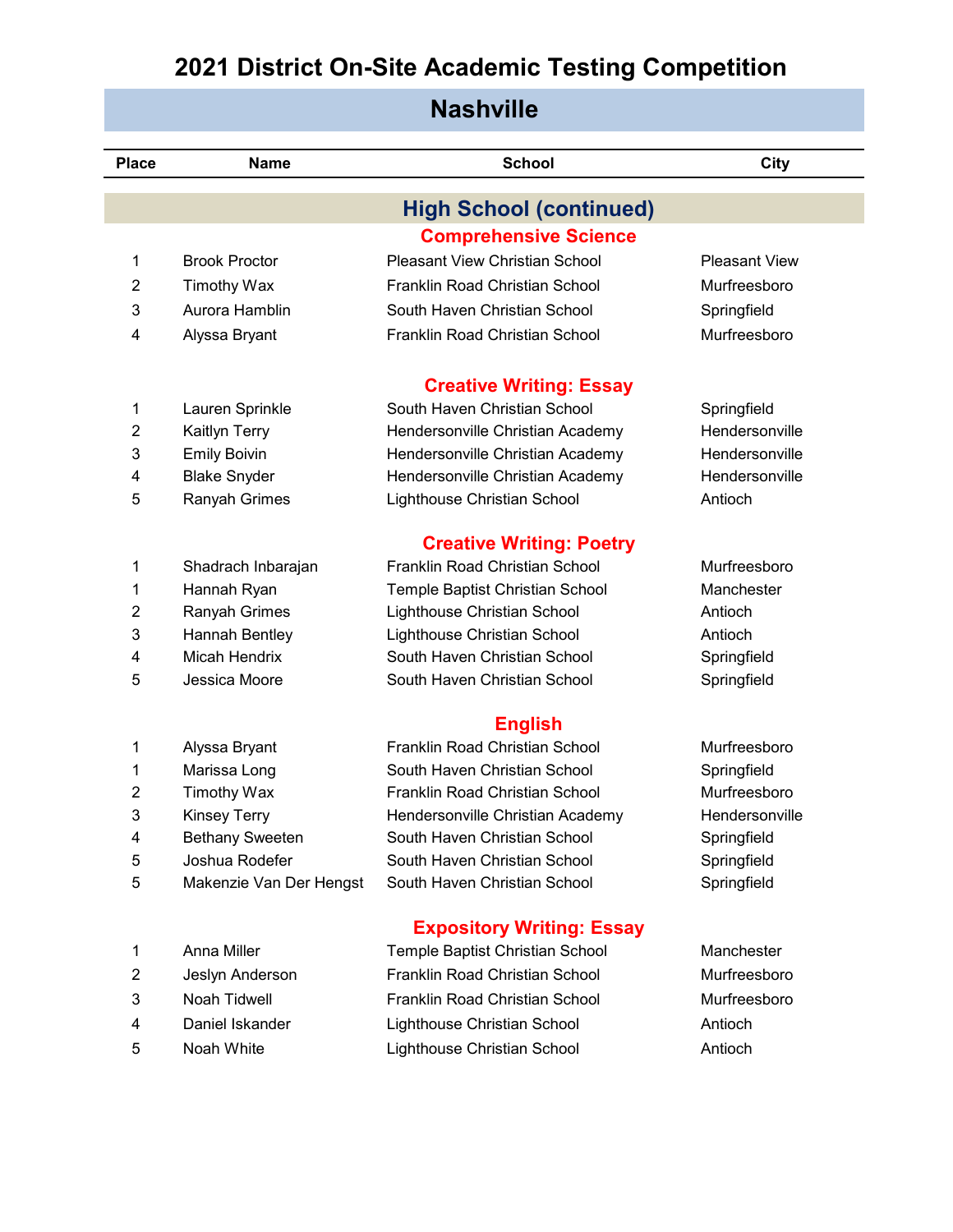| <b>Nashville</b> |                          |                                       |                      |  |
|------------------|--------------------------|---------------------------------------|----------------------|--|
| <b>Place</b>     | <b>Name</b>              | <b>School</b>                         | <b>City</b>          |  |
|                  |                          | <b>High School (continued)</b>        |                      |  |
|                  |                          | <b>Geometry</b>                       |                      |  |
| 1                | Matthew Pembridge        | Hendersonville Christian Academy      | Hendersonville       |  |
| 2                | Daisy Nguyen             | Lighthouse Christian School           | Antioch              |  |
| $\overline{2}$   | Danny Ray                | South Haven Christian School          | Springfield          |  |
| 3                | Abby Clem                | Hendersonville Christian Academy      | Hendersonville       |  |
| 4                | Julianna Lewis           | Lighthouse Christian School           | Antioch              |  |
|                  |                          | <b>Home Economics</b>                 |                      |  |
| 1                | Tabitha Zagone           | Temple Baptist Christian School       | Manchester           |  |
| 2                | Hannah Ryan              | Temple Baptist Christian School       | Manchester           |  |
| 3                | Julie Robertson          | Hendersonville Christian Academy      | Hendersonville       |  |
| 4                | <b>Cole Gardner</b>      | South Haven Christian School          | Springfield          |  |
| 4                | <b>Matthew Pembridge</b> | Hendersonville Christian Academy      | Hendersonville       |  |
| 5                | Jessica Moore            | South Haven Christian School          | Springfield          |  |
|                  |                          | <b>Music Theory</b>                   |                      |  |
| 1                | <b>Kallie Kramer</b>     | Franklin Road Christian School        | Murfreesboro         |  |
| 2                | Nathan Abana             | Lighthouse Christian School           | Antioch              |  |
| 3                | <b>Grace Shoemaker</b>   | Metro Christian Academy               | Goodlettesville      |  |
| 4                | Dakota Jackson           | Franklin Road Christian School        | Murfreesboro         |  |
| 5                | <b>Steven Miller</b>     | Temple Baptist Christian School       | Manchester           |  |
|                  |                          | <b>New Testament Bible Knowledge</b>  |                      |  |
| 1                | <b>Tripp Walker</b>      | Franklin Road Christian School        | Murfreesboro         |  |
| $\overline{2}$   | Amaya Lines              | Franklin Road Christian School        | Murfreesboro         |  |
| 3                | Nathan Baker             | Temple Baptist Christian School       | Manchester           |  |
| 3                | Daniel Iskander          | Lighthouse Christian School           | Antioch              |  |
| 3                | Scobe Young              | Metro Christian Academy               | Goodlettesville      |  |
| 4                | <b>Chloe Stevanus</b>    | <b>Pleasant View Christian School</b> | <b>Pleasant View</b> |  |
| 5                | Georgia Stevanus         | <b>Pleasant View Christian School</b> | <b>Pleasant View</b> |  |
| 5                | Hannah Whitley           | Lighthouse Christian School           | Antioch              |  |
|                  |                          | <b>Old Testament Bible Knowledge</b>  |                      |  |
| 1                | Jacob Robertson          | South Haven Christian School          | Springfield          |  |
| 2                | Hannah Ryan              | Temple Baptist Christian School       | Manchester           |  |
| $\overline{2}$   | Georgia Stevanus         | Pleasant View Christian School        | <b>Pleasant View</b> |  |

- 
- 
- Hope White Lighthouse Christian School Antioch
- Nathan Baker Temple Baptist Christian School Manchester 4 Matthew Royalty South Haven Christian School Springfield